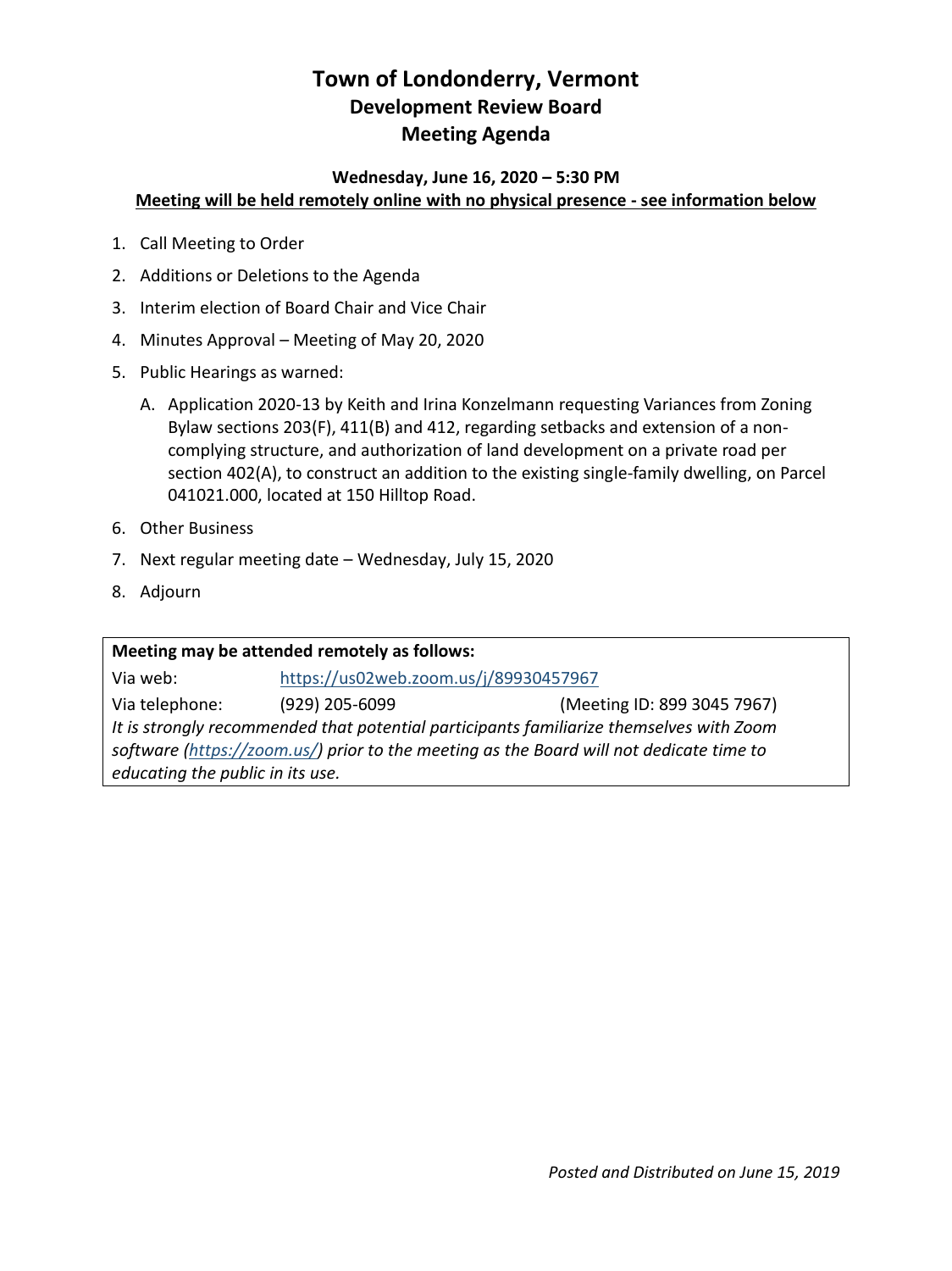## **Town of Londonderry, Vermont Development Review Board**

**Regular Meeting Minutes Wednesday, June 17, 2020**

*Note: This meeting was held remotely online with no physical presence – all attendees participated by video or phone, per the instructions provided in the public hearing notice and in the agenda posted in advance of this meeting, as indicated within these meeting minutes.*

**Board Members Present:** Esther Fishman Co-Chair, Denis Pinkernell Co-Chair, Paul Abraham, John Lancaster, Bob Maisey.

**Board Members Absent**: Terry Hill, Chris Laselle (leave of absence)

**Others in Attendance:** Town Officials: Shane O'Keefe, Zoning Administrator, and Sharon Crossman, Assistant to the Zoning Administrator. Members of the Public: Keith Konzelmann.

- 1. **Call the meeting to order.** At 5:32 pm, Development Review Board (DRB) Co-Chair Esther Fishman called the online meeting to order and read a prepared script describing the authority to hold an entirely online meeting and the procedures to be followed by Board members and others in attendance, depending on their mode of participation (script attached).
- 2. **Additions or deletions to the agenda** (to occur as Other Business). None.
- 3. **Interim election of a DRB Chair and Vice Chair.** Co-Chair Denis Pinkernell nominated Esther Fishman. Paul Abraham seconded the motion which passed unanimously. Chair Fishman called for nominations for Vice Chair. John Lancaster nominated Denis Pinkernell, Esther Fishman seconded, and the motion passed unanimously.
- 4. **Minutes Approval.** Denis Pinkernell moved to approve the minutes of the May meeting of the DRB. A motion to approve the minutes of May 20, 2020, made by Denis Pinkernell and seconded by Esther Fishman, passed unanimously.
- 5. **Public Hearing as warned**. Application 2020-13 by Keith and Irina Konzelmann requesting Variances from Zoning Bylaw sections 203(F), 411(B) and 412, regarding setbacks and extension of a non-complying structure, and authorization of land development on a private road per section 402(A), to construct an addition to the existing single-family dwelling, on Parcel 041021.000, located at 150 Hilltop Road.

At 5:38 pm, the Chair opened the public hearing and asked Keith Konzelmann (Applicant) to describe his application and request for Variances. The Applicant stated that he and his wife own a 2-story 1960's ski chalet, measuring 24' x 30' on 0 .63 +/- acres off Hill Top Road, purchased in 2018. They propose a 24' wide by 28' long, 2-story addition with unheated, unfinished garage /storage space on the ground level and 672 square feet of living space above, with no bedrooms, that will connect to the second floor of the existing dwelling. The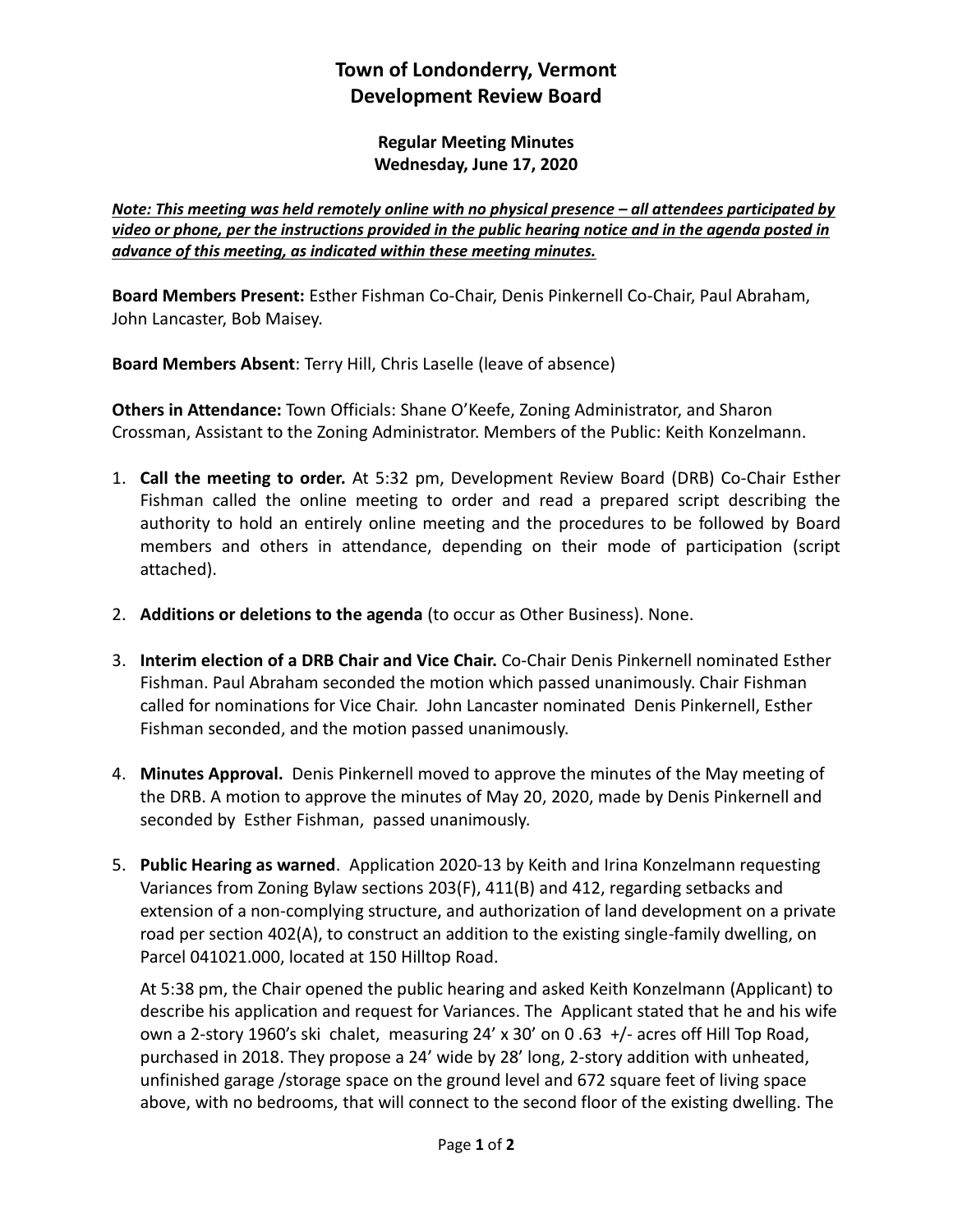Applicant said the basis for the addition is in anticipation of retiring and moving his family to VT full-time in 7-8 years. He added that the project will provide work for local contractors and add value to the neighborhood.

The Board noted the Konzelmann lot and structure predate zoning regulations in Londonderry and constitute a legal, pre-existing, non-conforming lot and non- complying structure located in the R3 district, according to the 2009 Bylaw in effect. The Applicant said he realizes his project plan doesn't meet the current Bylaw setbacks but would conform to the "new" Bylaw which he understands will consider " lot coverage" instead of "setbacks".

The Chair noted that the DRB constrained by the current bylaw, with no guarantee of draft Bylaw revisions being approved, and asked if the Applicant had considered a plan that would meet the currently applicable standards. The Applicant stated that the 3-acre zoning district requires 50 feet setbacks from the side and rear of the property, and he is requesting a setback variance of 1.5 feet roadside and 18 feet opposite that, to construct the proposed addition in consideration of the lot constraints and the R3 standards. He said there is no other configuration that makes sense from the perspective of cost and his personal objectives, since conformance with the bylaw would allow the garage addition to be only 10 feet wide, which is essentially useless and the reason for his appeal.

The Board referred to the specific criteria of Section 606 Variances on appeal (A). In discussion, the Board agreed the subject lot as described appears to have "unique physical circumstances" creating the "unnecessary hardship" (1) and that there is no possibility for development in "strict conformity" with current zoning regulation for "reasonable use" of the property (2).

No one else joined the meeting to speak for or against the application. Hearing no other comments, the Chair called for a motion to close the Konzelmann public hearing at 6:07 pm. Denis Pinkernell made that motion, seconded by Paul Abraham, which passed unanimously. The Chair advised the Applicant/Owner that the Board would deliberate in private after the meeting is closed and deliver its written decision within 45 days, as required by State statute.

The Applicant left the meeting. Denis Pinkernell made a motion to adjourn the meeting, Esther Fishman seconded, and the motion passed unanimously.

- 6. **Next regular meeting** Wednesday, July 15, 2020, at 5:30 pm.
- 7. **Adjourn.** The meeting was adjourned at 6:51 pm.

*Approved on July 15, 2020.* 

*\_\_\_\_\_\_\_\_\_\_\_\_\_\_\_\_\_\_\_\_\_\_\_\_\_\_\_\_\_\_\_\_\_\_\_\_\_* 

Esther Fishman, Chair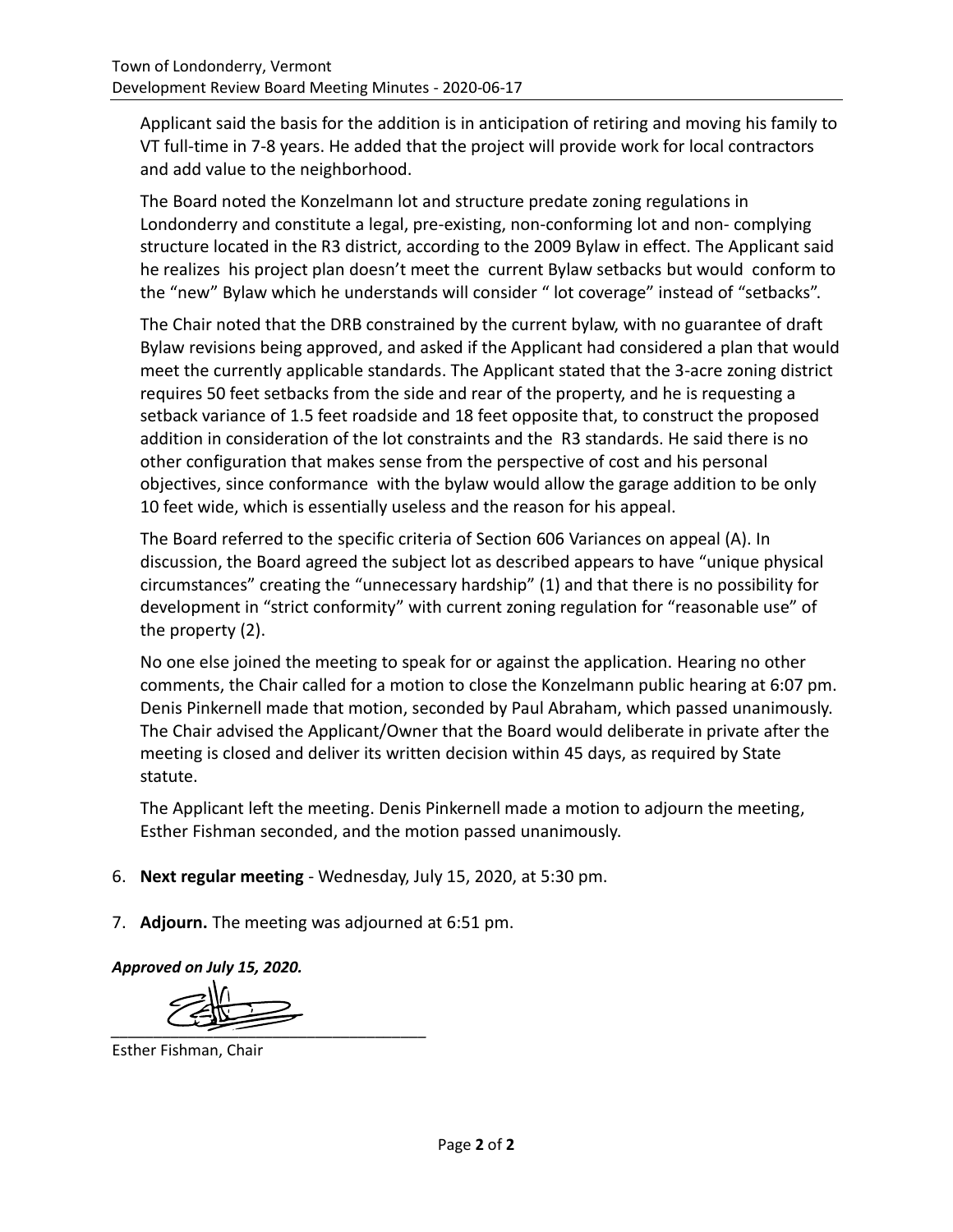- I'd like to call to order the Londonderry Development Review Board meeting of June 17, 2020. This is Board Co-Chair
- In response the Governor Scott's January 20, 2020 declaration of a State of Emergency due to the spreading COVID-19 pandemic, and his "Stay Home, Stay Safe" executive order restricting and minimizing all unnecessary activities outside of the home, and in accordance with Act 92, signed into law on by the Governor on March 30, 2020, which allows for changes to the Vermont Open Meeting Law to protect the health and welfare of the public, this meeting is being held entirely remotely with no physical presence.
- This meeting is being conducted entirely on Zoom meeting software and the Board members and staff are participating by video except for Commission member(s) \_\_\_\_\_\_\_\_\_\_\_\_\_\_\_\_\_\_\_\_\_\_\_\_\_\_\_\_\_\_\_\_\_\_, who is(are) participating via telephone. Other attendees are permitted to participate via video or telephone. The meeting agenda posted on June 15, 2020 and still available on the Town's website provided information on how the public can participate in this meeting.
- We will mute attendees except for Board members and Town staff and those determined by the Chair to be unmuted, such permit applicants and abutters. After Board discussion on a specific agenda matter, all participants will be unmuted to ask questions or provide comment, which will be limited to 3 minutes per person.
- All non-unanimous votes by the Board, if any, must be taken by roll call vote, with each member stating their name and vote.
- We will then repeat this process for each agenda item.
- For those of you participating by telephone, you can mute and unmute yourself by dialing star-6.
- For those of you participating by Zoom video, particularly those new to it, here are a few highlights.
- At bottom left is the mute button to turn sound on or off, though the host controls that for this meeting.
- Just to the right of that button is the video button, where you can either turn or off your video.
- The participants button at the bottom allows you to see who is on the call, and there will be a list that populates with all of the participants.
- There is a raise hand button at the bottom of the participants list for those who want to be recognized. We will hold off on recognizing those raising their hand and wait for the end of the specific agenda discussion so that those on the phone are treated equally.
- While viewing if you want to see all participants being viewed, press the Gallery View button on the top right of the screen.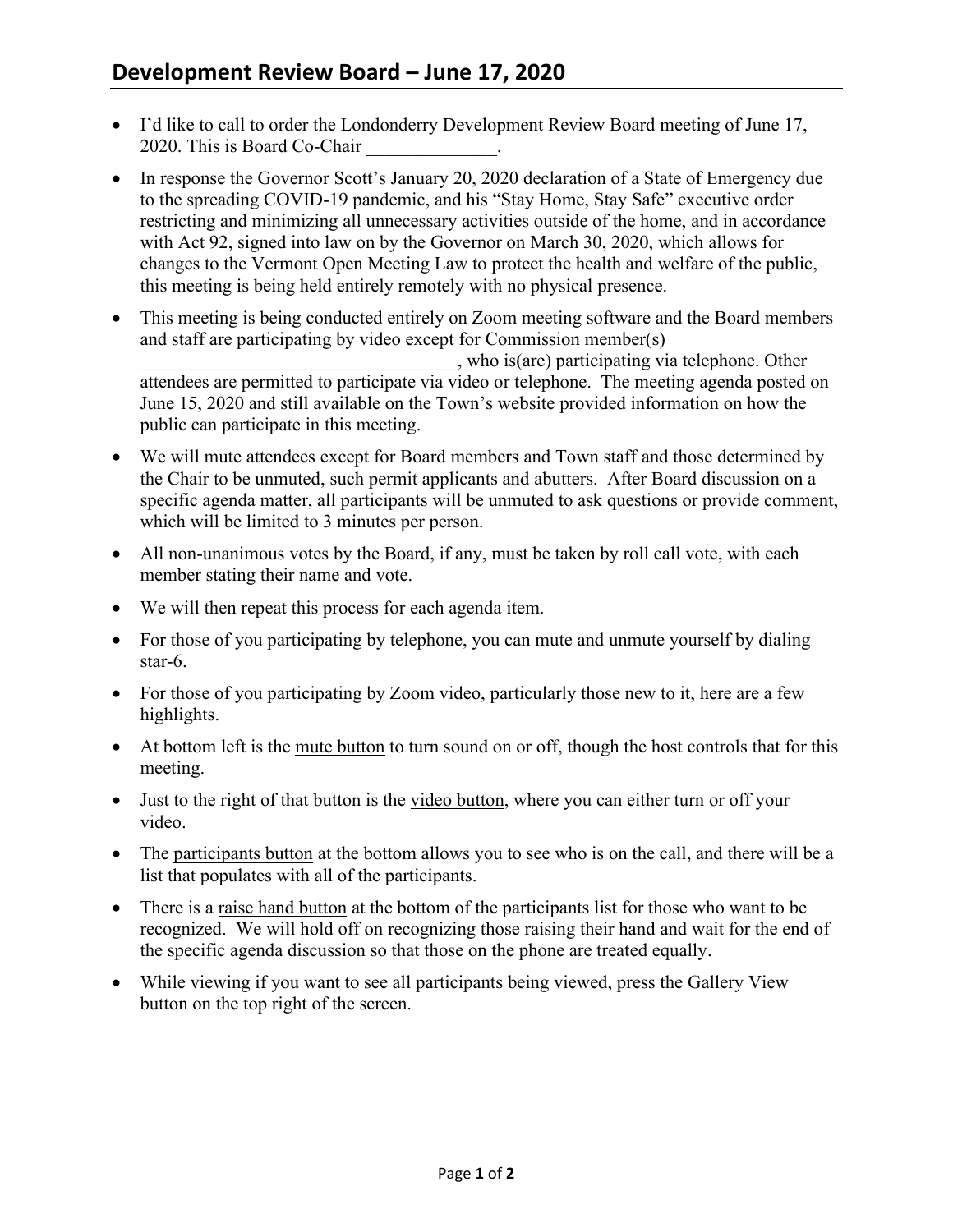- Beyond these few pointers, the Board will not take time for educating the public in the use of Zoom software during the meeting, as the posted meeting agenda recommended that those wishing to participate familiarize themselves with the software program ahead of time.
- Before we proceed to the rest of the agenda, I ask all Board members to vocally identify themselves, which is a requirement of the Vermont Open Meeting Law. And throughout the meeting, as appropriate, Board members and other participants are asked to identify themselves when they speak.
	- Esther Fishman
	- Denis Pinkernell
	- Bob Maisey
	- Chris Laselle
- Terry Hill
- John Lancaster
- Paul Abraham

The next order of business is the consideration of additions to or deletions from the agenda.

\* \* \*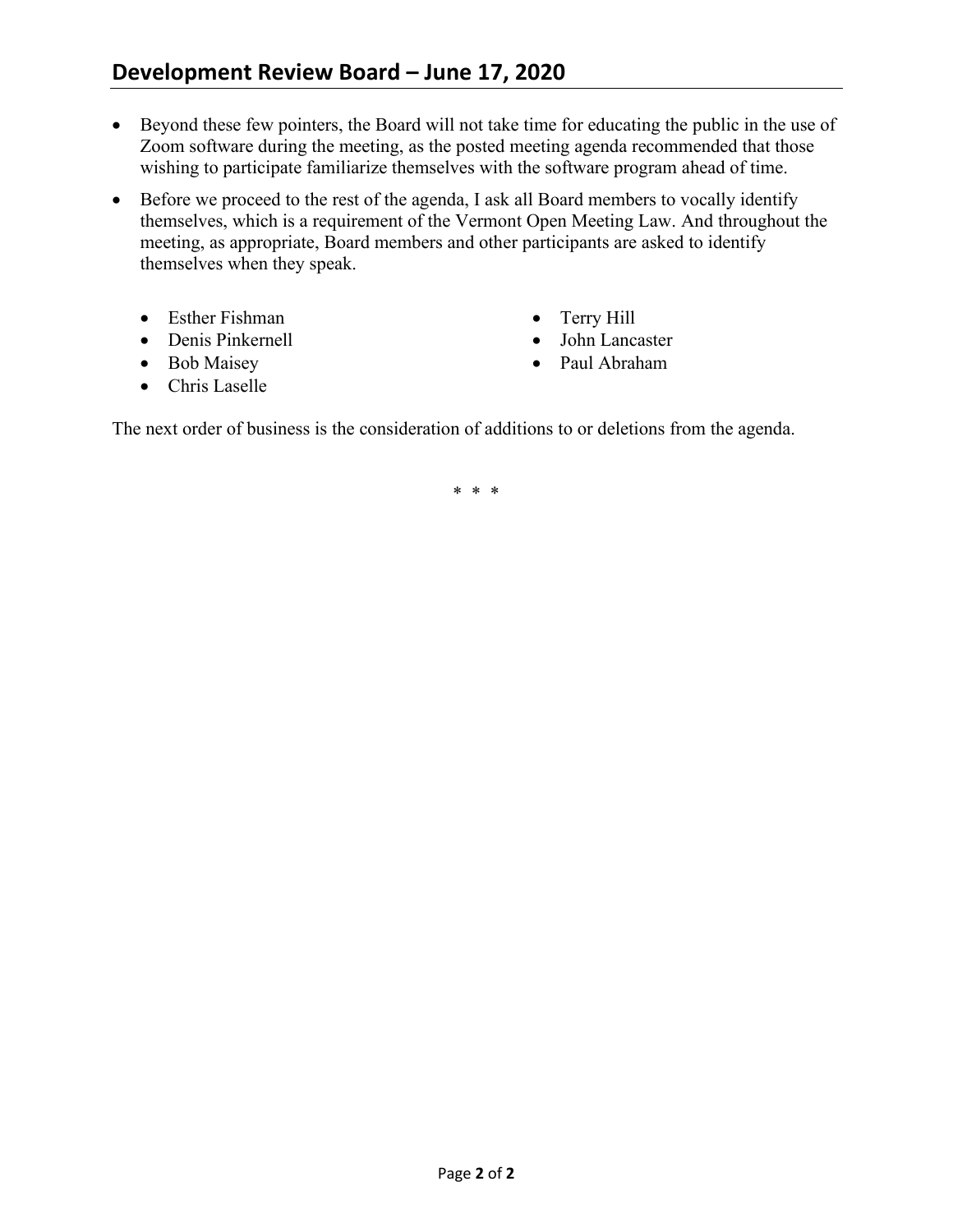Town of Londonderry, Vermont Development Review Board

## **Findings of Fact and Notice of Decision Application 2020-13 Property of Keith and Irina Konzelmann Parcel 041021.000 at 150 Hilltop Road July 20, 2020**

### **INTRODUCTION AND PROCEDURAL HISTORY**

This proceeding involves a request for Variances from Zoning Bylaw sections 203(F), 411(B) and 412, regarding setbacks and extension of a non-complying structure, and authorization of land development on a private road per section 402(A), to construct an addition to the existing single-family dwelling, as submitted by Keith and Irina Konzelmann, Applicant/Owner of Parcel 041021.000 located at 150 Hilltop Road within the Residential (R3) district.

- 1. The application for Variances was received by the Zoning Administrator on 4/23/2020.
- 2. On 5/27/2020 the Zoning Administrator deemed the application "Complete" and referred the application for Variances to the Development Review Board (the Board).
- 3. Copies of all documents referenced above are available at the Londonderry Town Office.
- 4. On 5/27/2020, notice of a public hearing to be held by the Board was posted at the following places:
	- a. The Londonderry Town Clerk's office.
	- b. The Londonderry Post Office.
	- c. The South Londonderry Post Office.
	- d. 150 Hilltop Road, within view of the pubic-right-of-way most nearly adjacent to the property.
- 5. The Notice of Public Hearing included information regarding the possibility for a change in the venue of the meeting to a means of remote electronic access as allowed by 1 V.S.A. Section 312(a)(2) due to the ongoing COVID-19 health emergency, and advised that the most current information on remote meeting participation could be obtained within at least 48 hours of the meeting by contacting the Town Office or checking the Town website [www.londonderryvt.org](http://www.londonderryvt.org/)
- 6. On 5/27/2020, a copy of the notice of public hearing was mailed to the Applicant/Owner and owners of properties adjoining the parcel to be subdivided as listed on the Certificate of Service.
- 7. On 5/27/2020 a notice of a public hearing was published in the *Vermont Journal*.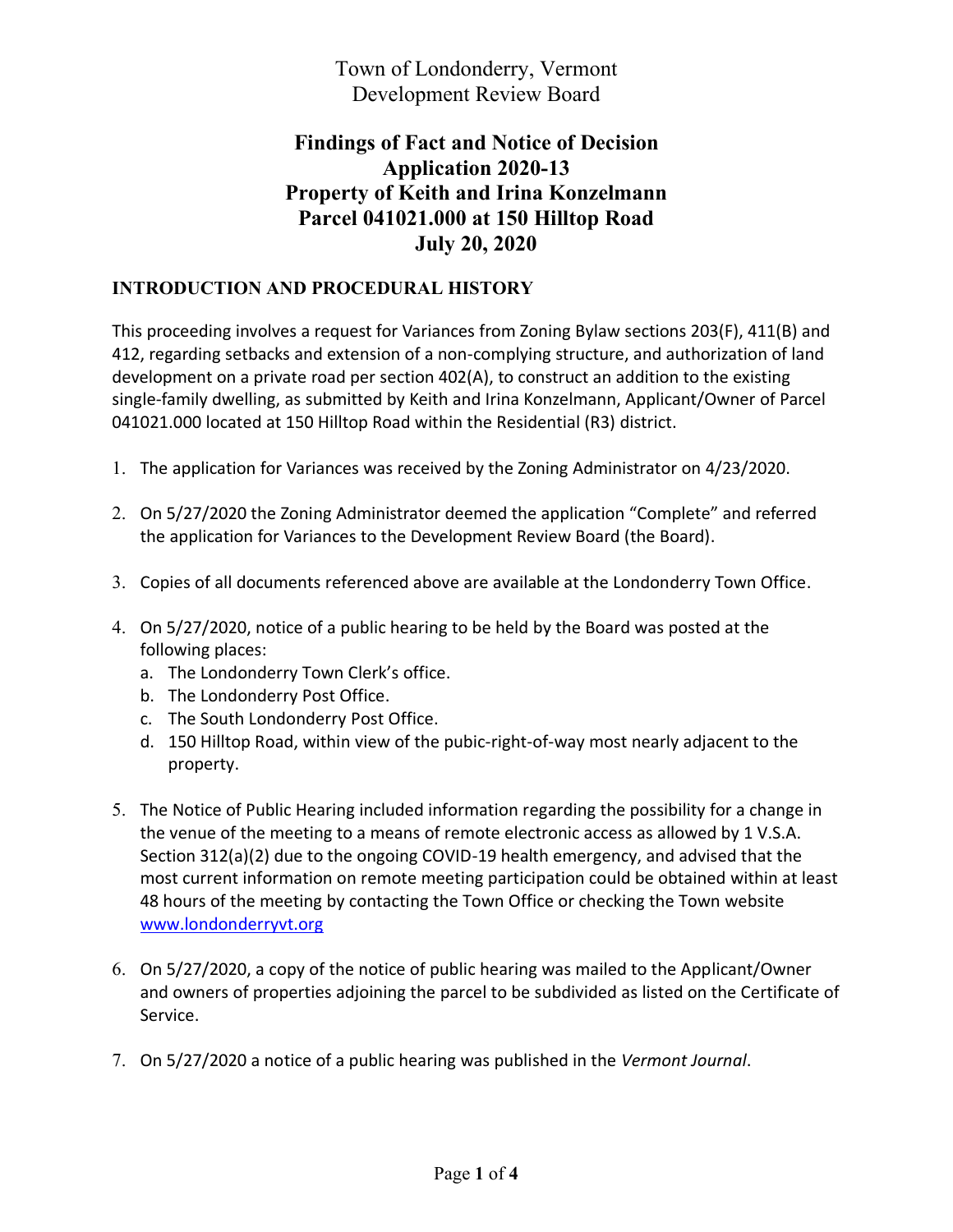- 8. On 6/15/2020, the agenda for the 6/17/2020 Board meeting was properly posted and distributed via email to Board members and the applicants, and the agenda included information on how the public could participate electronically or by phone.
- 9. The application was considered by the Board at a public hearing opened on 6/17/2020. This hearing was held remotely online as Zoom Meeting ID 899 30457967. All attendees participated by video or phone, per the instructions provided in the public hearing notice.
- 10. Present over the course of the proceedings were the following members of the Board: Esther Fishman (Chair), Denis Pinkernell (Vice Chair), Paul Abraham, John Lancaster, Bob Maisey. On 6/17/2020 the public hearing was closed.
- 11. During the course of the hearing, the following exhibits (available at the Town Office) were submitted and/or referenced for the record:
	- a. Exhibit 1. Zoning Permit Application 2020-13 with associated attachments received 4/23/2020 and deemed complete by the Zoning Administrator on 5/27/2020.
	- b. Exhibit 2.Land Use Application Review Form dated 5/14/2020, issued to the Applicant indicating Application 2020-13 was denied by the Zoning Administrator and referred to the Development Review Board due to variances required in order to proceed with the proposed land development on Parcel 041021.000.
	- c. Exhibit 3. Notice of Appeal and Request for Variance submitted by the Applicant on 5/27/2020.
- 12. Applicant/Owner Keith Konzelmann participated by video to discuss the request for Variances, required for the construction of a 2-story addition to an existing, non-conforming single-family dwelling. In response to questions from the Board, he offered the following testimony:
	- a. The Konzelmanns have owned their existing 2-story 1960's ski chalet, a second home measuring 24' x 30' on 0 .63 +/- acres located off Hill Top Road, since 2018.
	- b. They propose construction of a 24' wide by 28' long, 2-story addition to include unheated, unfinished garage /storage space on the ground level and 672 square feet of living space above, with no bedrooms, that will connect to the second floor of the existing dwelling.
	- c. The basis for the proposed addition is in anticipation of retirement and moving the entire family to Vermont full-time in 7-8 years.
- 13. Zoning Administrator Shane O'Keefe stated that the Konzelmann lot and structure predate zoning regulations in Londonderry and constitute a legal, pre-existing, non-conforming lot and non- complying structure in the R3 district, according to the 2009 Bylaw in effect.
- 14. The Board asked if the Applicant had considered a plan that would meet the currently applicable standards and not require a Variance. The Applicant stated that the R-3 zoning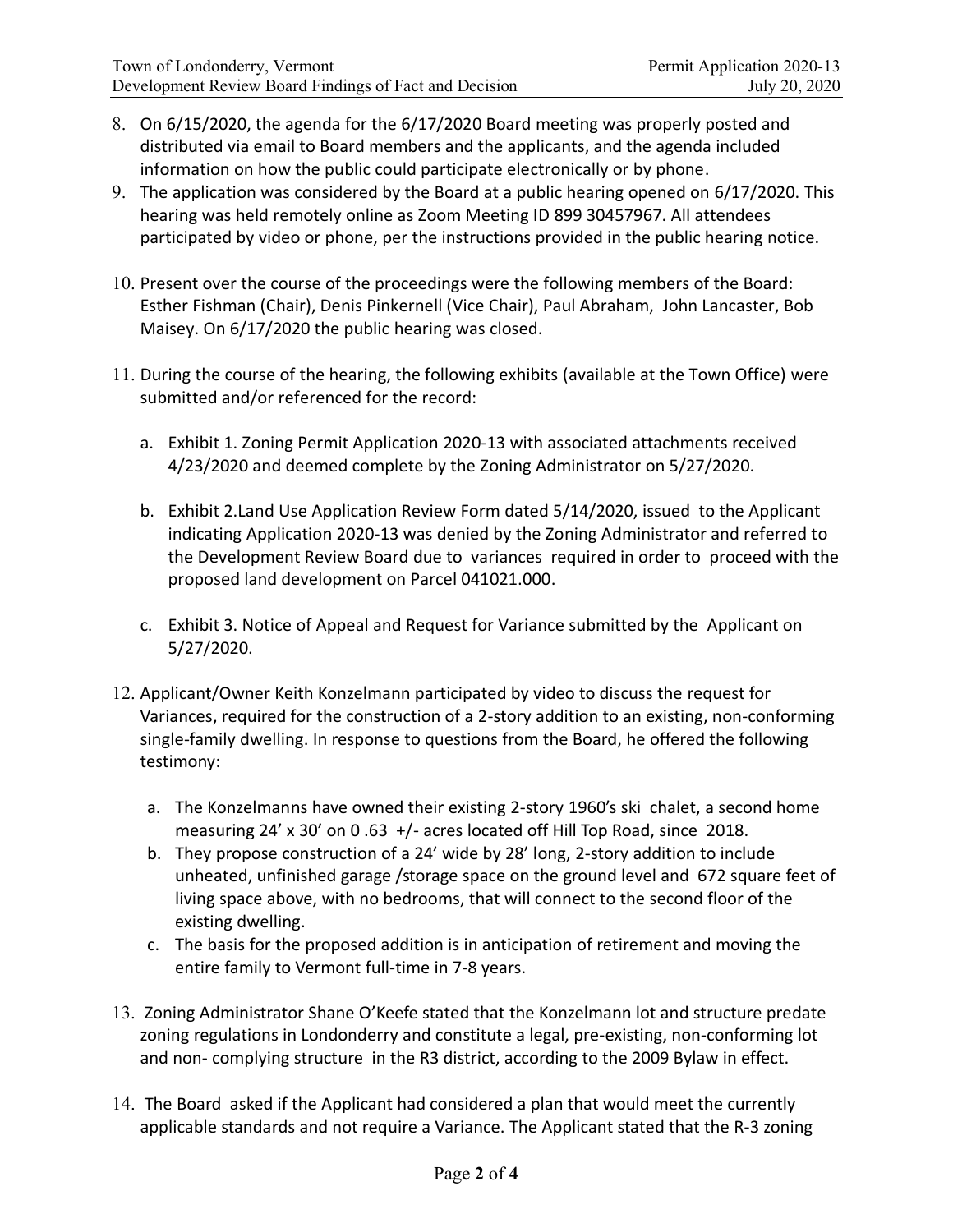district requires 50 feet setbacks from the side and rear of the property, and the application as submitted represents the shortest possible setbacks and only sensible plan from his perspective of cost and personal needs. He added that strict conformance with the bylaw would allow the proposed addition to be only 10 feet wide, which is essentially useless and the reason for his appeal.

- 15. No one else responded, appeared or spoke, for or against the application.
- 16. On 6/17/2020, the Board closed the public hearing and announced that deliberations would occur in private later in the evening and that their Findings and Decision would be delivered within the requisite 45 days from the close of the hearing on this date, per 24 VSA 4464 (b).

#### **FINDINGS**

Based on the application, testimony, exhibits and other evidence, the Board makes the following findings:

- 1. The subject property is a 0.63 н/- acre parcel located at 150 Hilltop Road on Parcel 041021.000 described in a deed dated 4/30/2018 and recorded in Book 81, Page 604 of the Londonderry Land Records.
- 2. The subject property is situated in the Rural Residential 3 (R-3) zoning district as described on the Town of Londonderry Zoning Map on record at the Londonderry Town Clerk's Office and Section 201 of the Bylaw.
- 3. The subject property predates zoning regulations in Londonderry, and as it stands constitutes a legal, pre-existing, non-conforming lot, with a non-complying structure, according to the 200ϵ Bylaw in effect.
- 4. Application 2020-13 proposes construction of an addition to the pre-existing single-family dwelling situated on Parcel 041021.000 and accessed by Hill Top Road, a private road. (Exhibit 1 above).
- 5. The proposed land development is subject to 2009 Bylaw Section 203 (F) Dimensional Standards, Section 411 (B) Lot Setbacks, Section 412A Non-Complying Structures (continuation of) and Section 402 (A) Access as determined by the Town of Londonderry Zoning Administrator (Exhibit 2 above).
- 6. The Applicant has appealed the Zoning Administrator's Decision and is seeking setback variances for construction in a configuration deemed the only possible option on Parcel 041021.000, due to existing development, objectives for future use and limiting features of the lot (Exhibit 3 above).
- 7. As to the specific criteria of Section 606 Variances on appeal (A), and as presented by the Applicant/Appellant in Application 2020-13 and submittals for Variances :